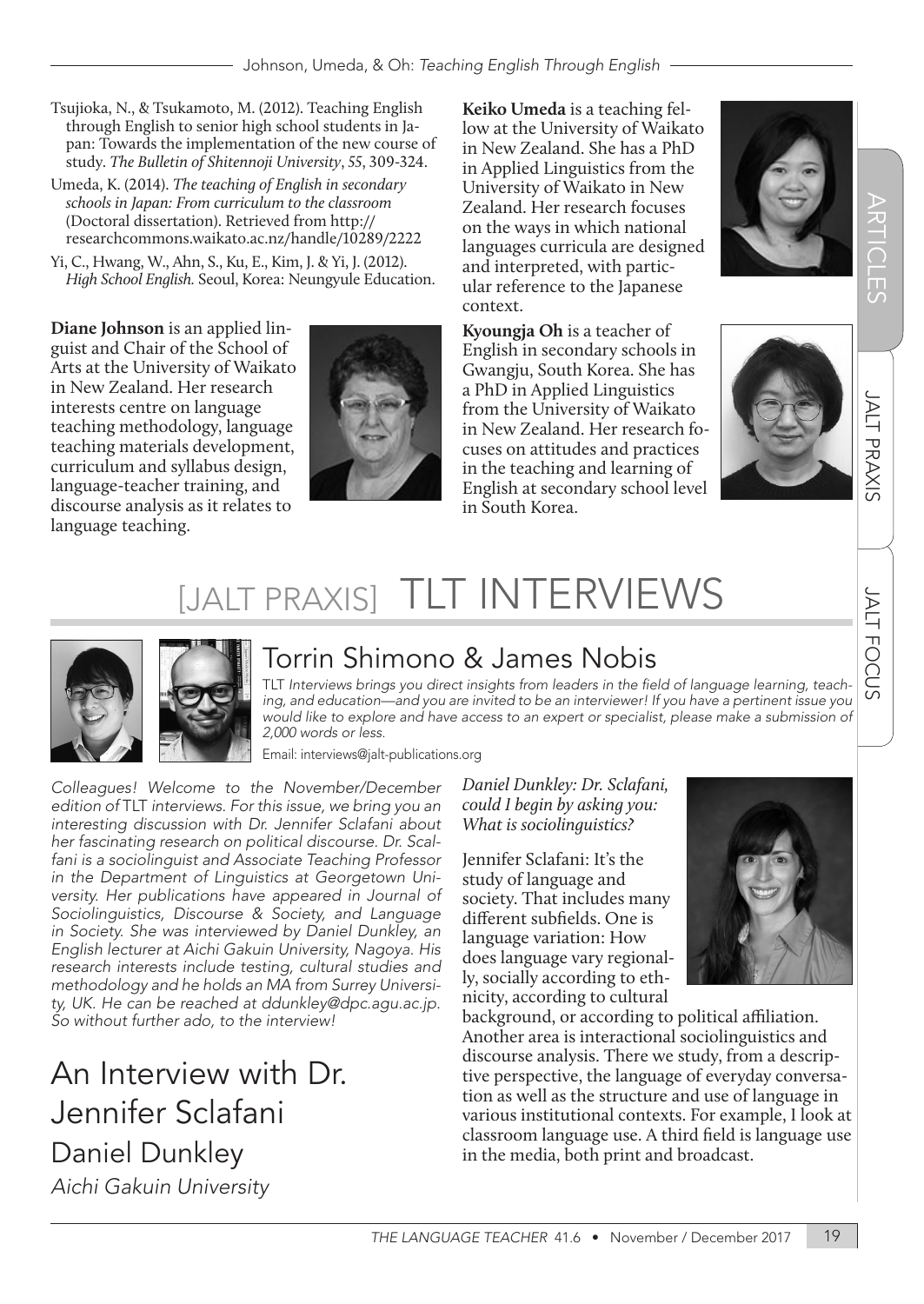### *What exactly do you teach, and what is your research area?*

My courses are sociolinguistics, language and gender, language and identity, and cross-cultural communication. As for research, I specialize in language and politics. My most recent research focus is on language in political discourse.

### *What is special about political discourse?*

What got me interested in political discourse in the first place is what is not special about it, in the sense that it resembles, in many ways, types of talk that we study elsewhere.

### *How did you choose to study political discourse?*

Well, I came to DC from Boston. We linguists talk about communicative competence—all the things you need to know about how to use a language appropriately beyond vocabulary and grammar. Part of your communicative competence, if you come from Boston, is if you go to a social event, regardless of how you feel about sports, you have to know how the Red Sox are doing, and you need to feign interest, or just have a vague idea of what's going on. So, as a Bostonian, that becomes part of your communicative competence. You need to be able to say something about the Red Sox. When I moved to DC, I realized that this is a place that is very much focused on politics; anyone you talk to on the street either works directly in politics, or tangentially in politics. So, part of your communicative competence, as someone who lives in this area is being able to talk about politics. That's what first got me interested in political discourse. I started reading about politics and watching political news more carefully, just to be able to get along with people.

### *Why did you focus on election campaign debates?*

My research interest is on language and identity, and when I started to follow politics more closely, I realized I was much more interested in primaries than the general elections. When you are in the primaries and you're watching a debate (I focus on debate discourse), you can have up to ten people on a stage with various opinions on all the issues. You watch a debate in order to figure out who you are going to vote for in the primaries; when their policies are not very different from each other. What people end up focusing on, and what the candidates focus on, is the identity or brand that distinguishes them from other candidates. So my interest in political discourse is how candidates do this, and

what different linguistic strategies they use to craft a political identity, or what I call a presidential self.

### *So this image is completely separate from the policies themselves?*

Of course, the content itself is always at play, but what I look for when I'm looking at debates are salient moments in the debate. For example, a piece that I just wrote was on introduction sequences; what's the first thing that happens in the debate? In many of the debates candidates introduce themselves. Especially at the beginning of a primary season many candidates aren't very well known to general audiences nationwide; they might be known only in their state, or among certain sectors of the population. But this is their chance to really put their public self forward. So, I started by focusing on what they say in their self-introduction. They always say I'm from…I represent the state in this capacity, I'm very happy to be here tonight.

### *What other details do candidates give?*

The next most frequent thing that they mention is something about their family. That gave me the idea that family is important; talking about your marital status, your children, your grandchildren, your foster children, is somehow working towards this construction of a presidential self. And when you think about it, that's not surprising, in American politics at least. The first family play a very big role in the public eye. So, I started looking at how they were mentioning their family members, in order to construct themselves as leaders, in order to present themselves.

### *How do candidates relate their family to a certain policy?*

There was a lot of mention of family in a debate on national security. You might think that strange; why should I talk about my brothers and my children in order to present myself as very knowledgeable and experienced, and someone who's well versed in matters of national security? As it turns out, in the 2011-2012 GOP primary candidates would say "I have a brother who served in the armed forces, so I know what voters are thinking when they're electing a president. They want to make sure that their family members are safe. They want to make sure that we bring our military home safely." So they're able to work in their family relations as a way to say "I know what you're feeling, voters." It's a way to relate to audiences, and it's also a way to show that they were born to do this.